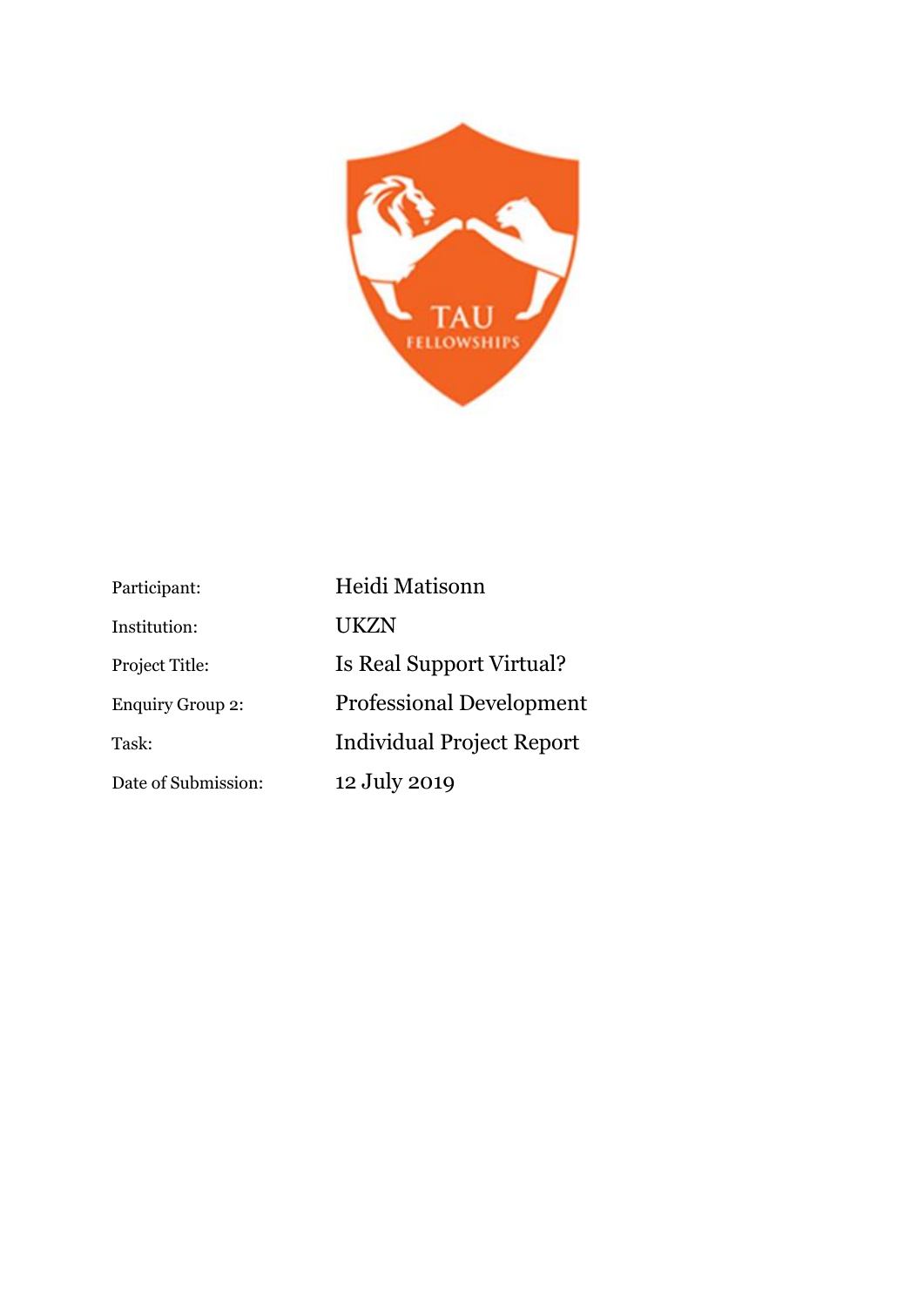My TAU project was motivated by self-interest. While I am no longer considered an early career academic, I do not consider myself as an established or even emerging one. I have been at UKZN since 2007 and in that time, many of my most trusted and valued senior colleagues have left, taking with them vast repositories of knowledge, skills, and institutional memory. In most instances, they were not replaced – or their replacements were as junior as I was (am). This left me in a situation which Pithouse *et al* describe far better than I can, in an article entitled 'Sink or Swim?: Learning from Stories of Becoming Academics within a Transforming University Terrain' (2016):

Overwhelmed, scattered Vulnerable and exposed Have to find your way To go forward together The self becomes the resource.

At the start of TAU in 2018, I recognised that what was missing from my academic life – and perhaps those of others – was mentorship. I did not know much about mentorship but I realised two things. The first was that in the context of UKZN, traditional one-to-one mentoring whereby the protégé 'takes lessons' from a single mentor over a long span of time and depends on that mentor to cultivate their academic skills and career was not possible. Due to the exodus of senior academics, there were not enough people who could be mentors – or at least relied upon to be there for the long haul. And those who were left, were not necessarily up for the job. At the best of times,

it is difficult to find academics who are disposed to and adept at being mentors (with all that that entails), given the significant demands on academics already. The challenge is to find mentors who not only possess disciplinary and institutional knowledge, but also have the appropriate disposition, the generosity to share their knowledge and experience with their mentees (https://mg.co.za/article/2012-10-05- 00-training-new-academics-is-a-complex-challenge).

My second realisation was that this was not necessarily a bad thing. In his 2013 article *The Master-Apprentice Model Is Dead*, Klickstein explains that in the past,

when cultures and technologies changed little from one generation to the next, apprentices could reasonably expect that the knowledge masters conveyed would remain relevant. In contrast, in our rapidly changing world, the knowledge bases of people who built careers a generation ago remain pertinent in some ways… But the cultural, technological, and economic transformations of the preceding two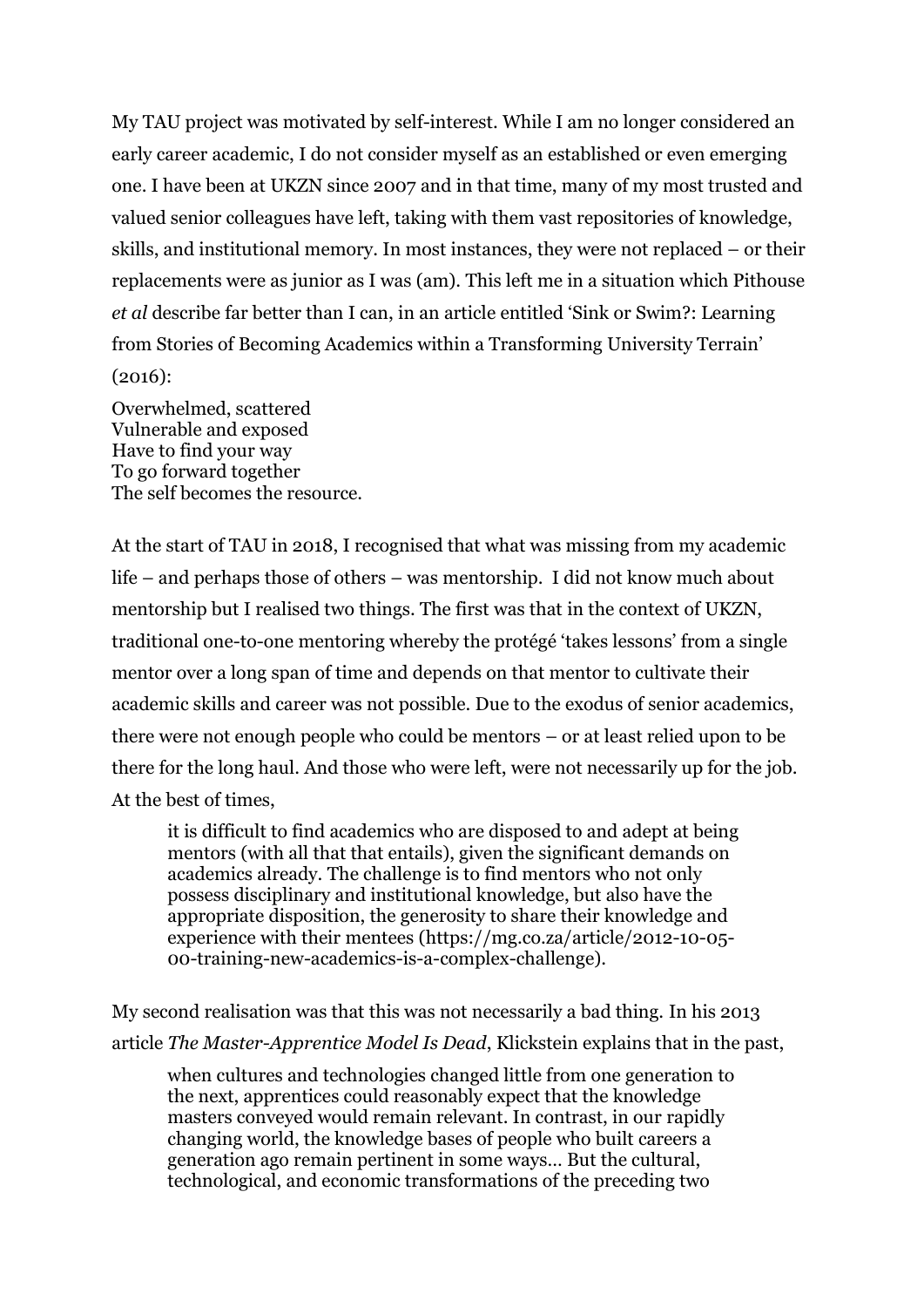decades mean that aspiring 21st-century professionals require knowledge and skills that experts of earlier generations often lack (https://www.musiciansway.com/blog/2013/04/the-masterapprentice-model-is-dead/).

Klickstein proposes an alternative to the 'antiquated master-apprentice scheme' which he calls the 'mentors-apprentice system' whereby 'students' receive coaching from 'multiple mentors and not primarily from one applied teacher'. He suggests that this model would allow students to benefit from the masters in their fields but these masters would not be the 'exclusive source' of the students' education.

And there it was: my TAU project. I would establish a model of mentorship at UKZN based on the concept of communities of practice. A community of practice is a perspective that locates learning 'in the relationship between the person and the world, which for human beings is a social person in a social world (Wenger, 2010: 1). It is a 'social learning system' (Wenger, 2010: 1) where people join together to engage in a 'process of collective learning' (Wenger-Trayner, 2015: 1). Early-career, emerging, and established academics – we would all come together and engage in reciprocal relationships whereby we would assist each other to learn and develop skills, acquire knowledge, and offer support. The literature refers to this as 'group mentoring' and promises all sorts of advantages:

Individuals gain access to networks, reduction in feelings of isolation, greater connectivity, increased confidence and commitment, career progression, knowledge acquisition, better understanding of the culture and academic demystification (Darwin and Palmer, 2009).

Cassidy *et al* argue in respect of CoPs that 'the quality of relationships within will determine the degree to which it achieves its desired purpose' (n.d.: 12). They further argue that 'it is critical that the group develops a deepened sense of trust which facilitates critical debate' (Cassidy *et al* n.d.: 12). As such, what seemed to me to be of critical importance was that the members of the CoP did not come together at the behest of HR as is frequently the case in formal mentoring relationships. Typically, formal mentoring refers to mentoring relationships that are established, recognised, and managed by organisations and are not spontaneous (Chao *et al*, 1992). In their research into formal and informal mentoring relationships, Chao and colleagues (1992) concluded that individuals in informal mentoring relationships (i.e. not part of formally sanctioned programs) report more career support and higher salaries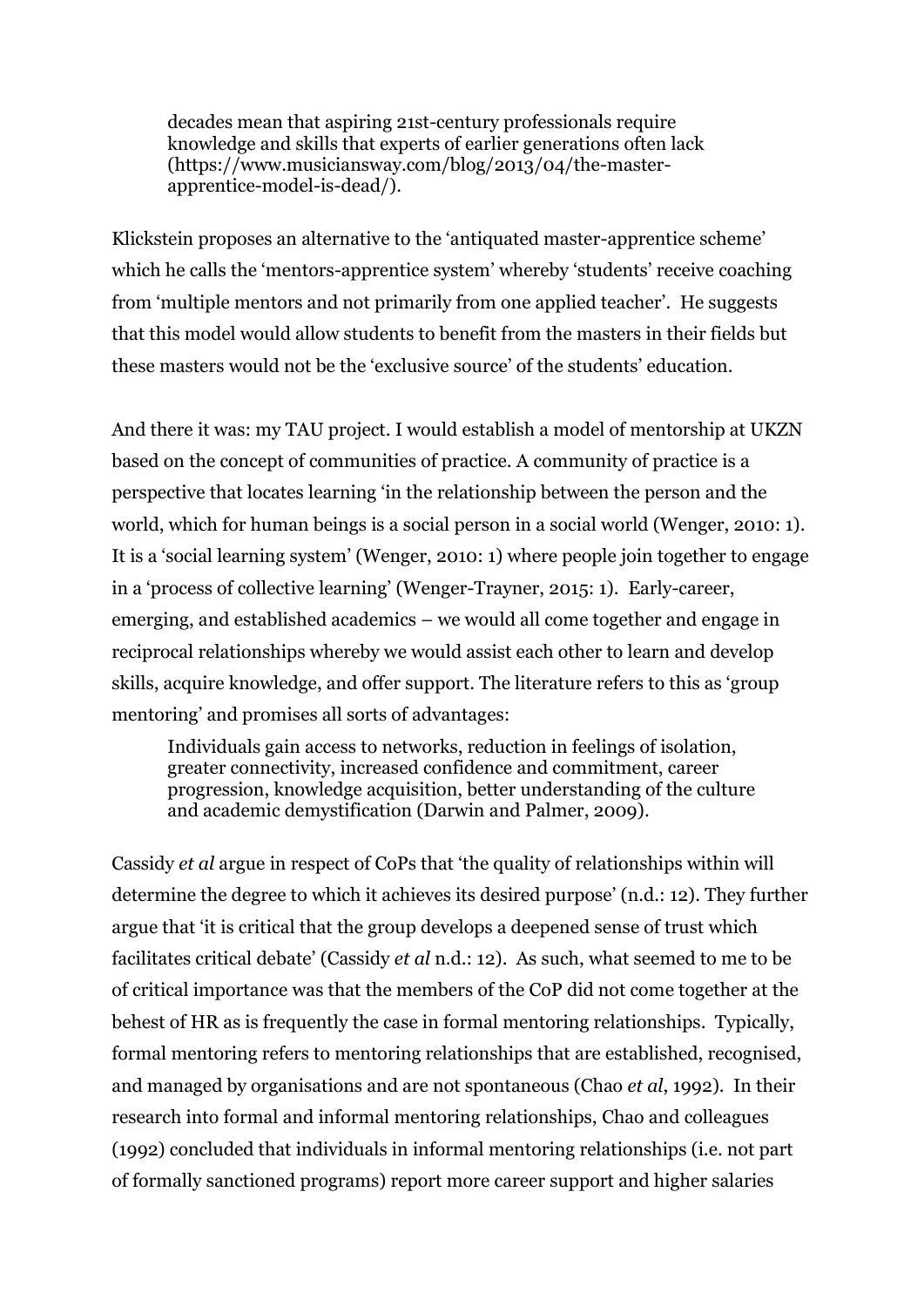than those in formal (sanctioned) mentoring relationships. In their review of the literature on mentoring, Bozeman and Feeney refer to conclusions by Eby and Allen (2002) that relationships based on formal programme assignments can 'result in poor dyadic fit leading to more negative experiences and higher turnover and stress than is found in mentoring relationships that are informal in origin' (2007: 19). Bozeman and Feeney argue that 'the dependence of mentoring on formal hierarchies is a misstep that occurred early in the history of mentoring research and is now well worth rectifying (2007: 18). Understanding mentoring as an informal social exchange, they define mentoring as

a process for the informal transmission of knowledge, social capital, and psycho-social support perceived by the recipient as relevant to work, career or professional development (2007: 17).

Indeed, Bozeman and Feeney make the bold claim that 'formal mentoring is an oxymoron' (2007:19).

I was further spurred on by the success of Yun, Baldi, and Sorcinelli's 'mutual mentoring' model which had begun in 2009 as 'little more than an idea, a hopeful vision of the future' but by 2014 was a 'fully-operational, campus-wide initiative' which had a 'successful and sustainable impact' (2016: 441). Their model seemed closest to what I was envisaging, a CoP which would involve 'non-hierarchical, collaborative, and cross-cultural partnerships' (Sorcinelli and Yin 2009: 369 in Cassese and Holman 2018: 2). As such, would avoid the pitfalls associated with many of the issues with traditional mentoring such as negative stereotyping, homophily, lack of female (and minority) senior mentors and so on (Cassese and Holman 2018: 2).

Hmm, campus-wide. UKZN is composed of five campuses, in two cities, 80km apart. Stuck. TAU project hit a wall. Oh well, I thought. While I try to resolve this, let me check Facebook.

And then I had an epiphany.

Technology. Why not go online? While online mentoring is indeed 'relatively in its infancy' (Walsh 2016: 7), it does offer a number of advantages: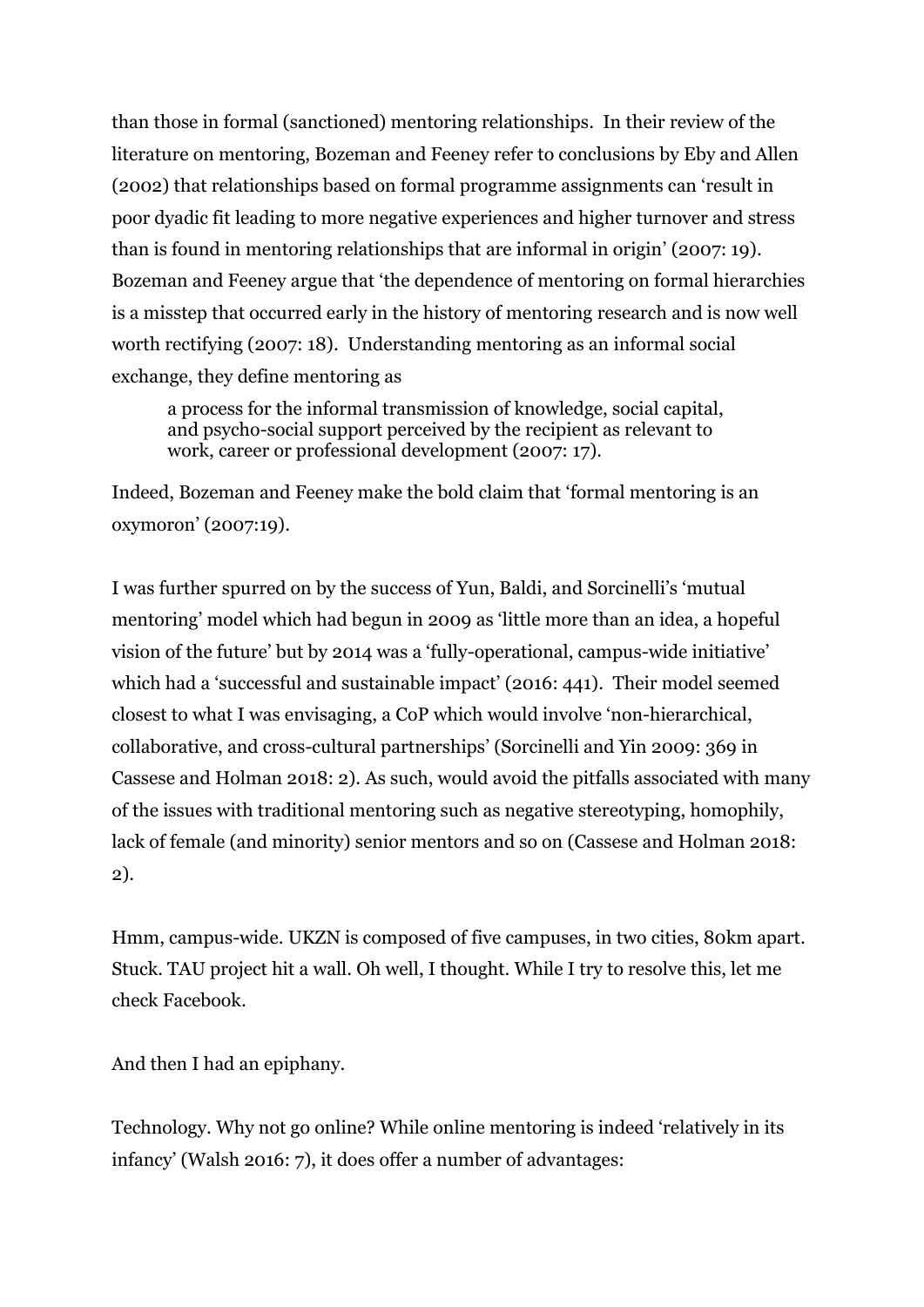it is much more likely to be learner or mentee centric than traditional forms of mentoring; it has great potential to save costs; it can enable a more continuous and long-term relationship to develop; it enables the recording of mentoring activities, goals and milestones by means of online portfolios (Walsh 2016: 7).

In discussing online mentoring in medical education, Walsh does acknowledge certain disadvantages relating to security and the inability of the parties to read each other's facial expressions and body language. Nevertheless, he postulates that in time, it will been seen as 'no different from other forms of mentoring and what makes for good face-to-face mentoring will be second nature in online mentoring' (Walsh 2016: 8). The big advantage of going online is that it can 'equalise access to expertise and capitalise on anytime, anyplace learning collaborations' (Adams and Hemingway, 2014: 1042).

And so the Mentorship Virtual Community: an online discussion forum aimed at providing support for and the development of teaching excellence among staff at the UKZN. My TAU project would provide a space where staff could share insights into, resources for, and experiences of, teaching and learning – one that focused less on productivity, efficiency, and effectiveness (as the 20 plus teaching policies at UKZN do) and more on the needs and lived realities of staff.

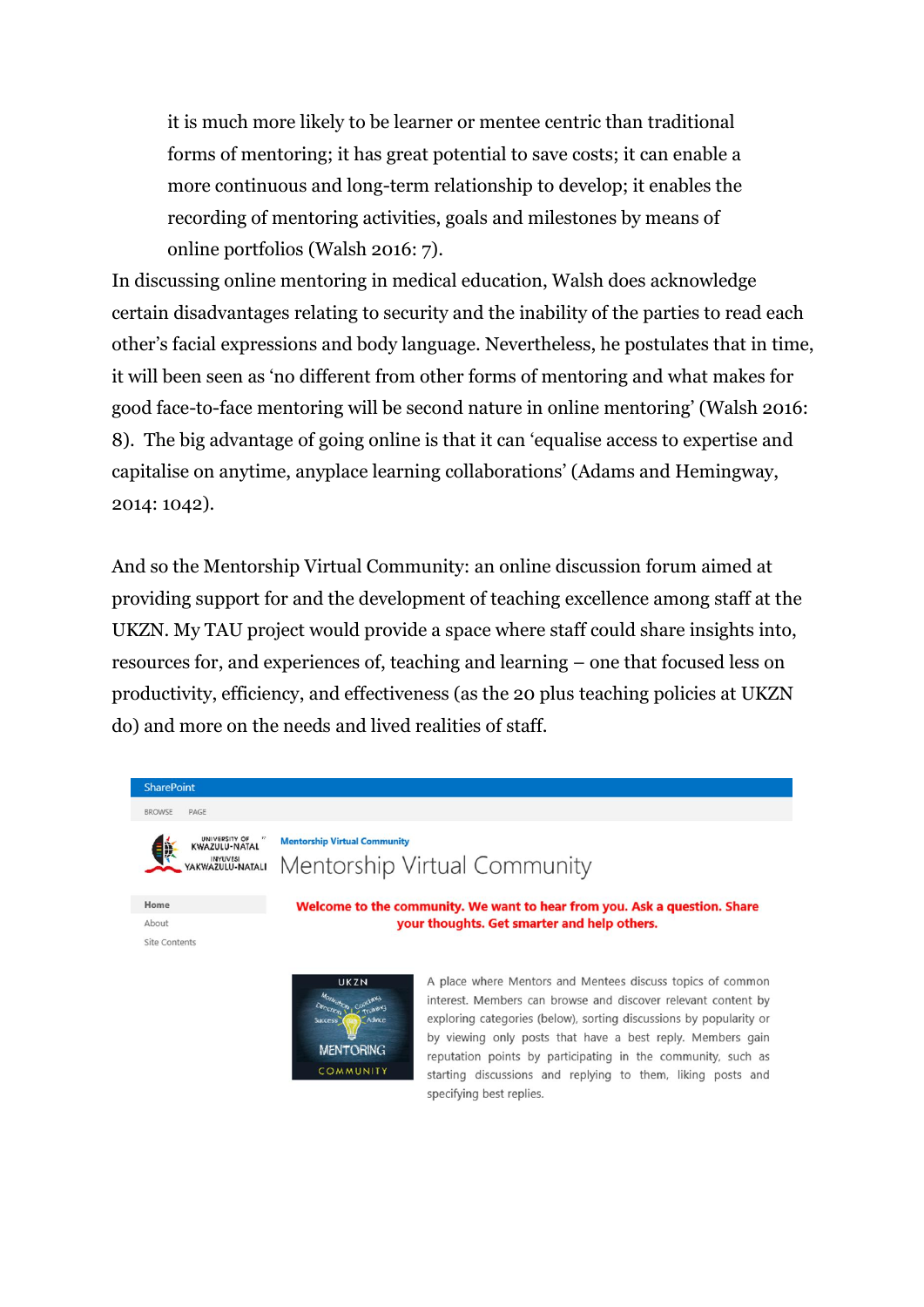The MVC is a virtual space for knowledge generation and dissemination, which serves as an information base for reference purposes, a first-hand enquiry platform, and a collaborative tool for staff. Perhaps most important is that it is convenient: once a staff member identifies her needs, she can then go on to the MVC, state that need, and connect with those who are willing to get her started on the path to achieving it. As Rockquemore points out, 'it doesn't matter one bit if they are formally designated as a mentor – it only matters that they have what you need' (https://www.insidehighered.com/advice/2016/02/03/most-mentoring-todaybased-outdated-model-essay). In this way, rather than being 'yet another burden' on staff , The MVC provides an opportunity for staff to seek out and offer solutions that are flexible, relevant, and context-specific. Because participation in the forum is voluntary, the idea is that staff will contribute as and when is needed, thus taking into account the very real demands that our jobs place on us.

By May 2018, thanks to the help of a technologically proficient colleague – the MVC was ready to launch. By May 2019, it still had not been launched. As I write this report, it still has not been launched. Why not?

I got cold feet. Self-doubt flooded in. Who was I to think that this silly little idea was necessary, desirable, or even valuable? I had not done any empirical research – I had no evidence – to support what was actually just an intuition that such a platform could be useful. I had not really discussed it with anyone – certainly not – as that would be exposing my vulnerability. And who was I to think I had the skills, time, or energy to curate the platform – me, just a lecturer, trying to survive the slings and arrows of UKZN? Sitting alone in my office, these were the thoughts that paralysed and prevented the launch of the MVC.

The irony is not lost on me. If the MVC was up and running, I could have used the MVC to develop the confidence to get the MVC up and running.

So where are things now, at the end of TAU? I have no idea who Bill Widener of Widener's Valley, Virginia, was but Theodore Roosevelt quoted him in his autobiography (first published in 1913) and it has always resonated with me: Do what you can,